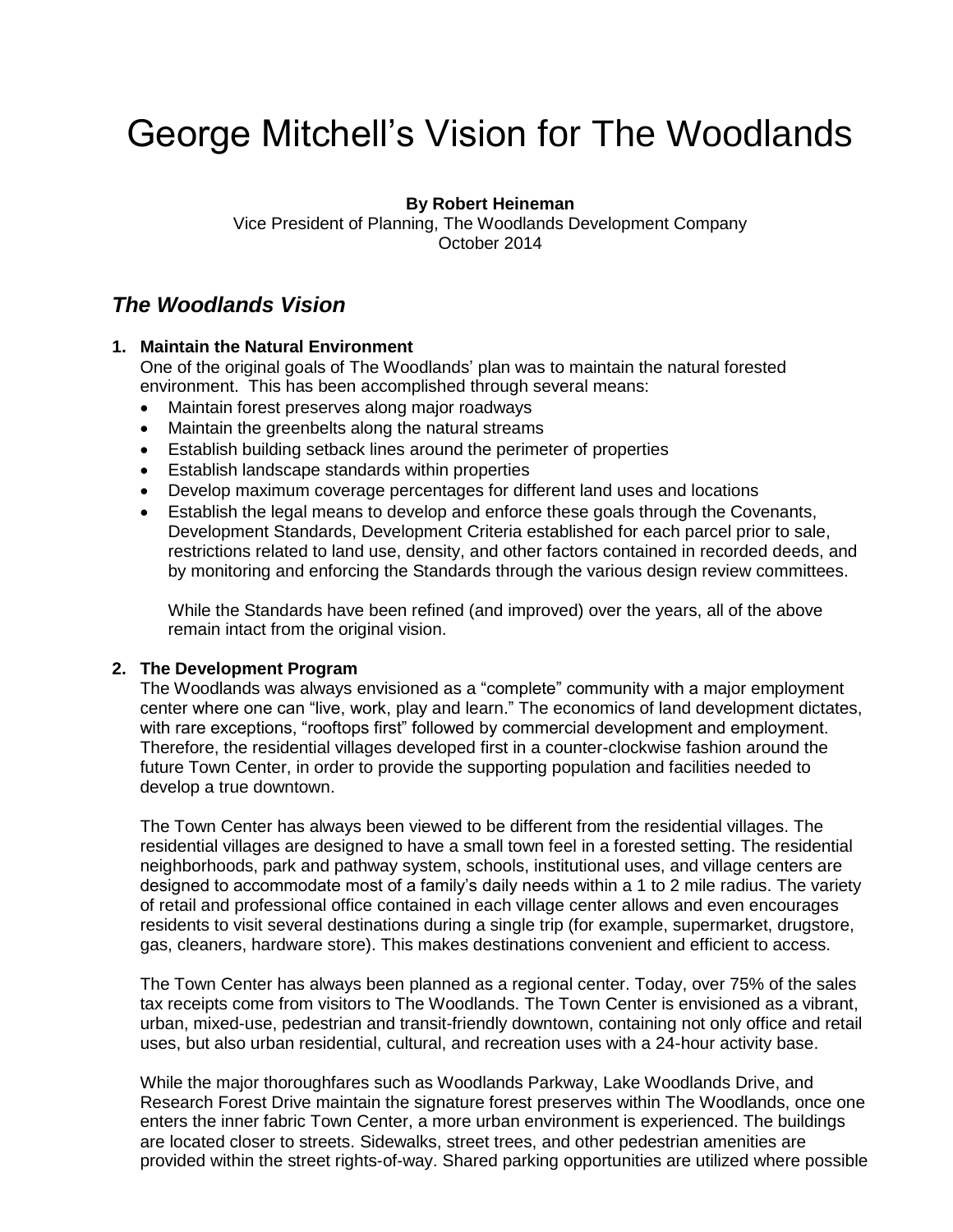(i.e. the Pavilion using the vacant office parking lots on Timberloch at night during a concert or the office building and Cinemark sharing a parking garage because they use the same parking spaces at different times during the day.) Structured parking and street parking are prevalent. In many places such as Market Street, the buildings frame a public exterior pedestrian space. This will also develop around Waterway Square as the new hotel, offices, and restaurants are constructed. Parking garages are "wrapped" with active uses such as retail or other commercial uses along the street in order to enhance the pedestrian experience.

The "Community Facts" sheet published every year for the last 30+ years and available at the information center (now the Homefinder Center) included statistics for "current" development as well as projections for the "ultimate development" of The Woodlands. These projections have included many categories such as number of dwelling units, population, total non-residential square feet, and number of employees.

In all of these categories, the current 2014 projections are actually LESS than the projections prior to 1997 when Mr. Mitchell sold The Woodlands. For example, the current ultimate population projection for The Woodlands is 130,800 versus 150,000 in January, 1997. The number of employees at "build-out" is currently projected at 74,045 versus 82,000 in 1997. The square footage of non-residential buildings is currently estimated at 39.5 MSF versus 41 MSF in 1997. During this same time period, The Woodlands has expanded by over 1,800 acres.

In conclusion, the current development plan is very consistent with the vision of The Woodlands during Mr. Mitchell's direction.

#### **3. Mobility**

In contrast to most other developments, the mobility system is planned for the ultimate development of The Woodlands. The land required for the widening of roads or the construction of overpasses has already been dedicated to Montgomery County, thus saving time and the expense to acquire additional land at the expense of the taxpayer.

This contrasts to the typical road improvement project, such as FM 1488, which required significant right-of-way acquisition at a considerable expense and caused months of delay to the project.

The current South County Mobility Plan which is underway and involves all of the local entities should provide a good framework for the mobility projects, priorities, and funding requirements for the next 25 years.

The primary issue will be the timing and funding of improvements. During the last ten years, the County has not been successful in funding needed roadway improvements. The County and other local political entities should actively seek funding through multiple sources, such as road bond issues, federal funding reserved for projects in the Houston region, and forming private/public partnerships to address mobility issues.

If this occurs, The Woodlands and the surrounding area will enjoy a much improved level of service and less traffic congestion than it currently experiences, even with the additional planned.development.

#### **About Robert Heineman**

Robert Heineman has been involved in the planning of The Woodlands from its inception for over 42 years with The Woodlands Development Company, founded by visionary George P. Mitchell. He has served as Vice President of Planning for the last 30 years. He received Bachelor of Arts and Bachelor of Architecture degrees, magna cum laude, from Rice University in 1969 and a Master's of Architecture degree in Urban Design from Harvard University in 1972.